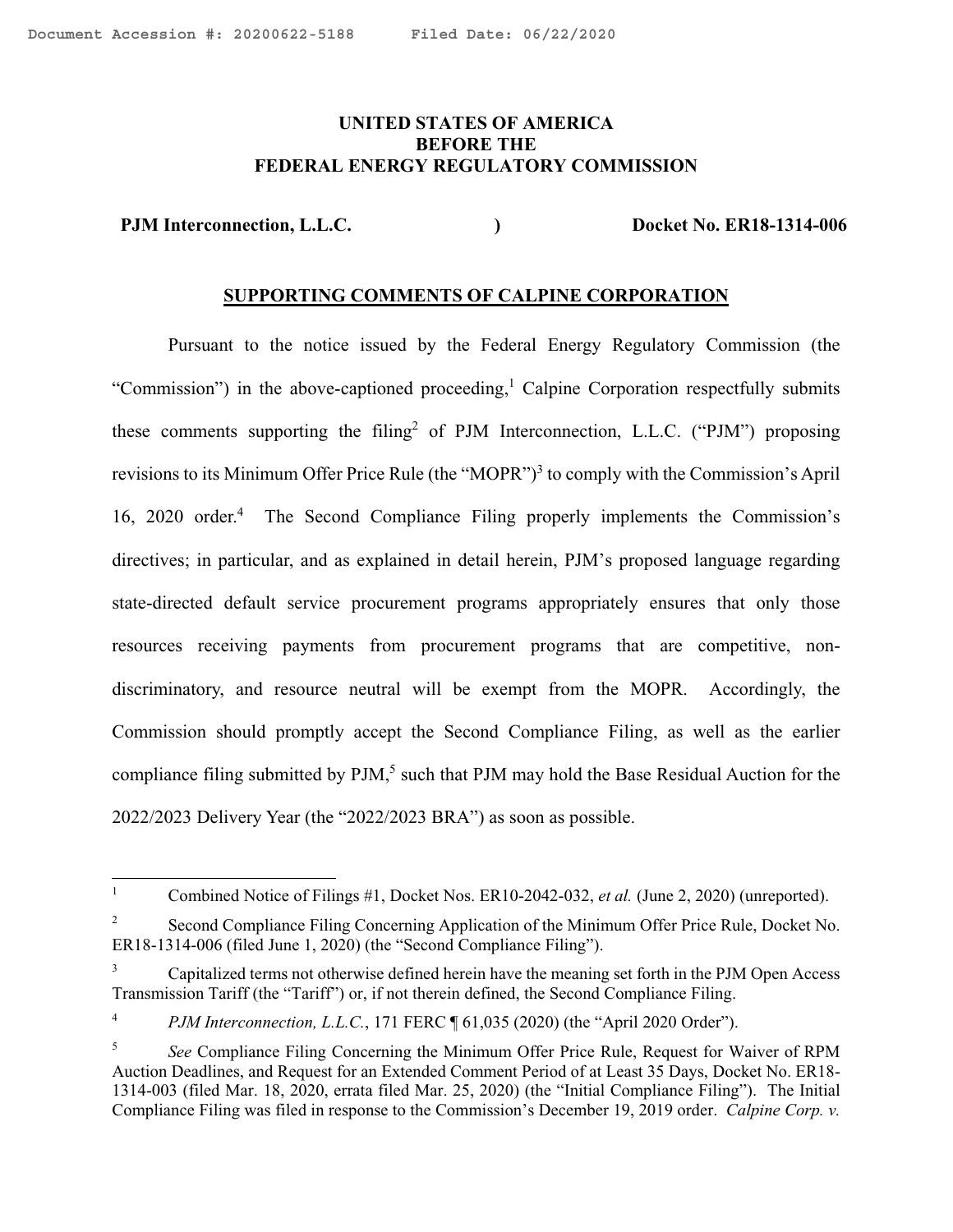$\overline{\phantom{a}}$ 

#### **I.**

#### **COMMENTS**

As indicated in Calpine's comments regarding PJM's Initial Compliance Filing, Calpine strongly supports the Commission's efforts to address the harm to PJM's Reliability Pricing Model ("RPM") market from State Subsidies.<sup>6</sup> Calpine also supports the steps taken by the Commission in the December 2019 Order and April 2020 Order to minimize any gaps in PJM's rules that could allow States to funnel subsidies to favored resources without triggering the expanded MOPR.

At the same time, Calpine is concerned that statements in the April 16 Order with respect to state default service auctions may have unintended consequences. State default offer service programs are an integral component of the market design of states that have elected to pursue retail choice. These programs provide a time-tested means of procuring power for those consumers, regardless of customer class, who elect not to choose an alternative supplier. For nearly two decades, default procurement auctions have produced competitive rates for these "non-shopping" consumers while providing a means to acquire a reliable supply of generation to a restructured utility's homes and businesses.

In addressing requests for rehearing and clarification, the April 2020 Order found that—

State default service auctions meet the definition of State Subsidy to the extent they are a payment or other financial benefit that is a result of a state-sponsored or state-mandated process and the payment or financial benefit is derived from or connected to the procurement of electricity or electric generation capacity sold at wholesale, or an attribute of the generation process for electricity or electric generation capacity sold at wholesale, or will support the construction, development, or operation of a capacity resource, or

*PJM Interconnection, L.L.C.*, 169 FERC ¶ 61,239 (2019) (the "December 2019 Order"), *on reh'g*, April 16 Order, 171 FERC ¶ 61,035, *appeal docketed sub nom. Illinois Commerce Commission v. FERC*, Nos. 20- 1645, *et al.* (7th Cir. filed Apr. 20, 2020).

<sup>6</sup> *See* Comments of Calpine Corporation, Docket Nos. ER18-1314-003, *et al.* (filed May 15, 2020) (the "Calpine Initial Comments").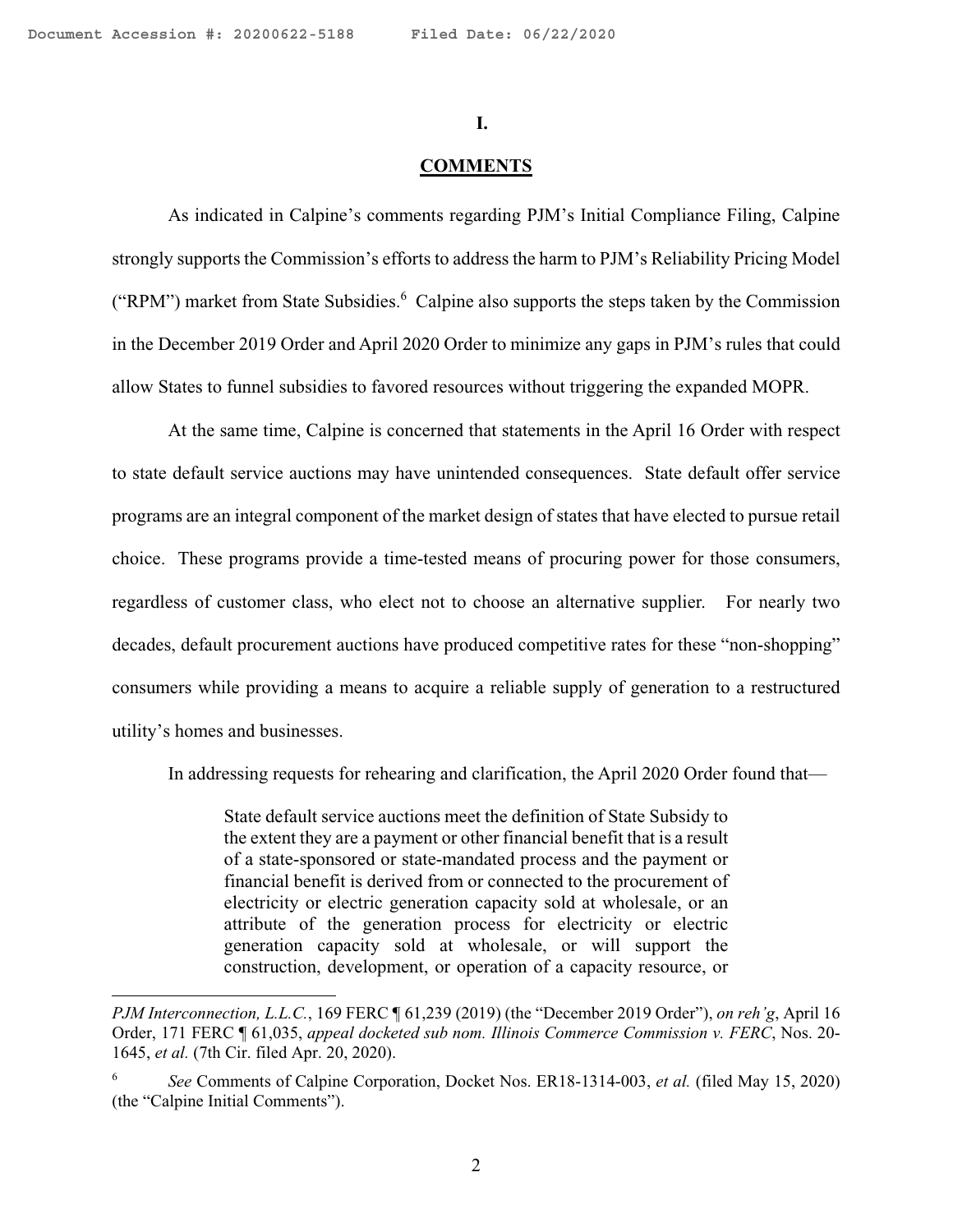could have the effect of allowing a resource to clear in any PJM auction.7

This holding could subject a vast swath of suppliers in PJM to the MOPR. Resources would be subject to MOPR mitigation because they have successfully participated in default service auctions, even if such auctions are truly competitive and are not designed to funnel out-ofmarket subsidies to specific types of favored resources. Moreover, and as the Second Compliance Filing correctly explains, resources could be subject to the MOPR even if they have not directly participated in a state default service auction because the definition of a State Subsidy includes any indirect payments or financial benefits,<sup>8</sup> while "winning bids in default service auctions are not tied to any particular generating resource."9 Accordingly, a resource could be considered subject to the MOPR simply because it makes third-party sales to the winning bidder.<sup>10</sup> An application of the MOPR that "effectively sweep[s] in all Capacity Resources that supply to an entity that was awarded a state default service obligation could [therefore] paralyze the voluntary bilateral markets as they exist today."<sup>11</sup>

The Second Compliance Filing addresses the Commission's concerns while rationally limiting the scope of the MOPR with respect to default service procurement programs. Specifically, the Second Compliance Filing provides that a State Subsidy shall not include—

> any revenues from the sale or allocation, either direct or indirect, to an Entity Providing Supply Services to Default Retail Service Provider where such entity's obligations was [sic] awarded through

 7 April 2020 Order, 171 FERC ¶ 61,035 at P 386.

<sup>8</sup> *See, e.g.*, December 2019 Order, 169 FERC ¶ 61,239 at P 9.

<sup>9</sup> Second Compliance Filing at 17.

<sup>&</sup>lt;sup>10</sup> *See id.* at 17-18 (explaining that "a power marketer winning a tranche may satisfy its default retail service obligations through numerous voluntary bilateral transactions with third parties at any time in advance of the Day-ahead Energy Market and Real-time Energy Market, or may simply carry the obligation into the Day-ahead Energy Market and Real-time Energy Market where PJM would be the counter-party").

 $11$  *Id.* at 18.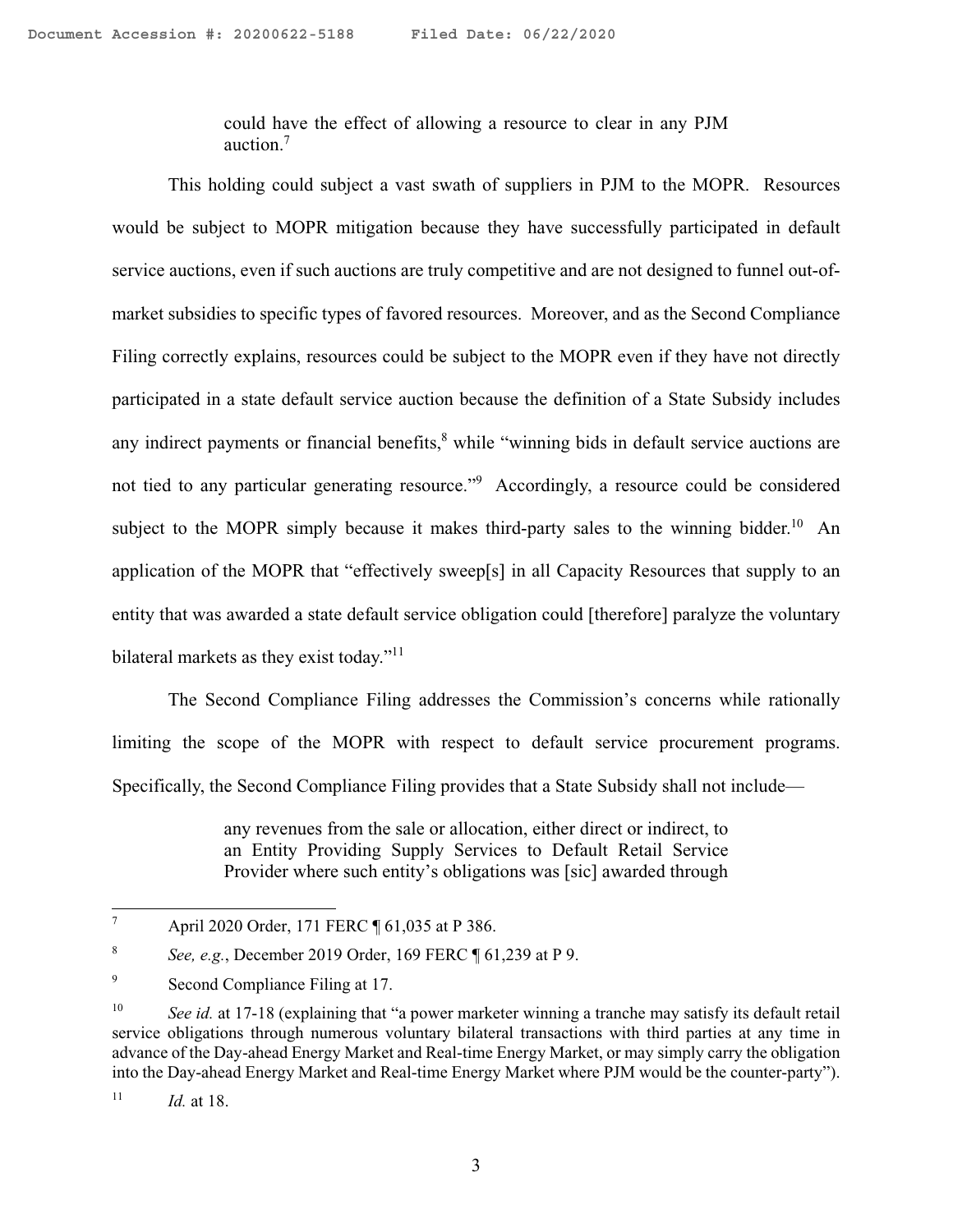a state default procurement auction that was subject to independent oversight by a consultant or manager who certifies that the auction was conducted through a non-discriminatory and competitive bidding process, subject to the below condition, and provided further that nothing herein would exempt a Capacity Resource that would otherwise be subject to the minimum offer price rule pursuant to this Tariff[.] $^{12}$ 

The proposed Tariff language further stipulates that a state default service procurement auction may only be certified as non-discriminatory and competitive if it satisfies certain requirements.<sup>13</sup>

PJM's proposal is consistent with Calpine's recommendations in the Calpine Initial Comments regarding state default service procurement programs, $14$  and would allow those programs that are competitive, non-discriminatory and resource neutral to continue with their normal commercial activity without subjecting suppliers who directly or indirectly participate in the programs to the MOPR rules. Most importantly, this proposal meets the Commission's goal of establishing a replacement rate that addresses state efforts to subsidize preferred generation resources while also allowing well-functioning, non-discriminatory retail access programs to continue to provide the benefits of competition for consumers. The Commission should therefore accept PJM's proposed language with respect to state default service procurement programs, as well as the remainder of the Second Compliance Filing, which complies with the Commission's directives in the April 2020 Order.

Calpine further urges the Commission to act expeditiously on both the Initial and Second Compliance Filings. As the Commission well knows, the 2022/2023 BRA has already been delayed by more than a year, thereby making it difficult for market participants to make necessary plans in advance of the 2022/2023 Delivery Year. Given that PJM has indicated that it will require

 $12$ Id., Attachment A, Proposed Tariff Revisions, Definition of "State Subsidy."

<sup>13</sup> *See id.*

<sup>14</sup> *See* Calpine Initial Comments at 6-8.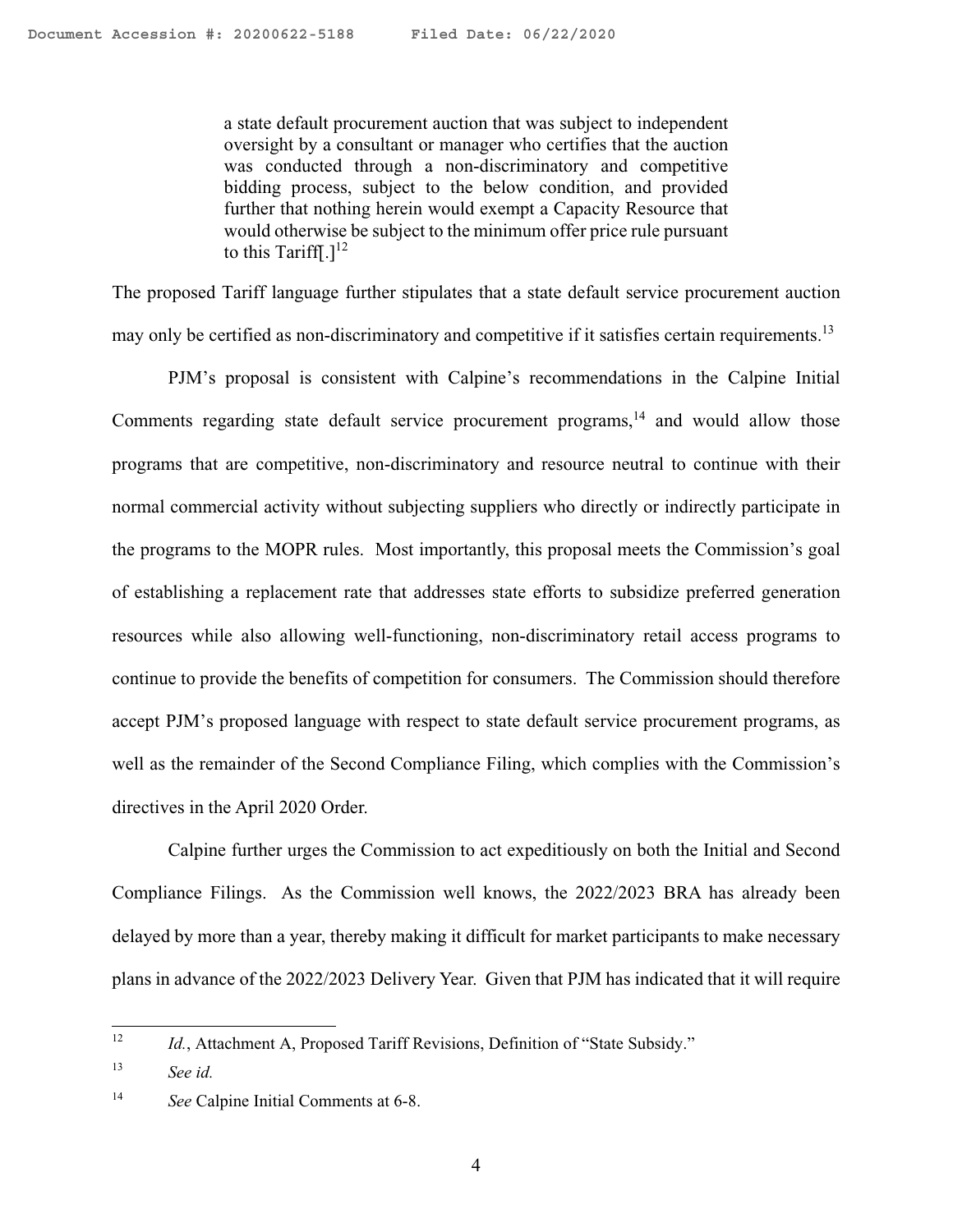six and a half months after the issuance of a Commission order accepting its compliance filings to prepare for the  $2022/2023$  BRA,<sup>15</sup> it is imperative that the Commission act swiftly on the Initial and Second Compliance Filings.

### **II.**

## **CONCLUSION**

**WHEREFORE**, Calpine respectfully requests that the Commission promptly accept the Initial and Second Compliance Filings to allow the 2022/2023 BRA to take place as soon as possible.

Respectfully submitted,

*/s/ Neil L. Levy* 

Neil L. Levy MCDERMOTT WILL & EMERY LLP The McDermott Building 500 North Capitol St., NW Washington, DC 20001

Sarah G. Novosel Senior Vice President, Government Affairs, and Managing Counsel Calpine Corporation 805 15th Street, NW, Suite 708 Washington, DC 20005

Counsel for **Calpine Corporation**

Dated: June 22, 2020

 $15\,$ 

<sup>15</sup> *See* Initial Compliance Filing at 84.